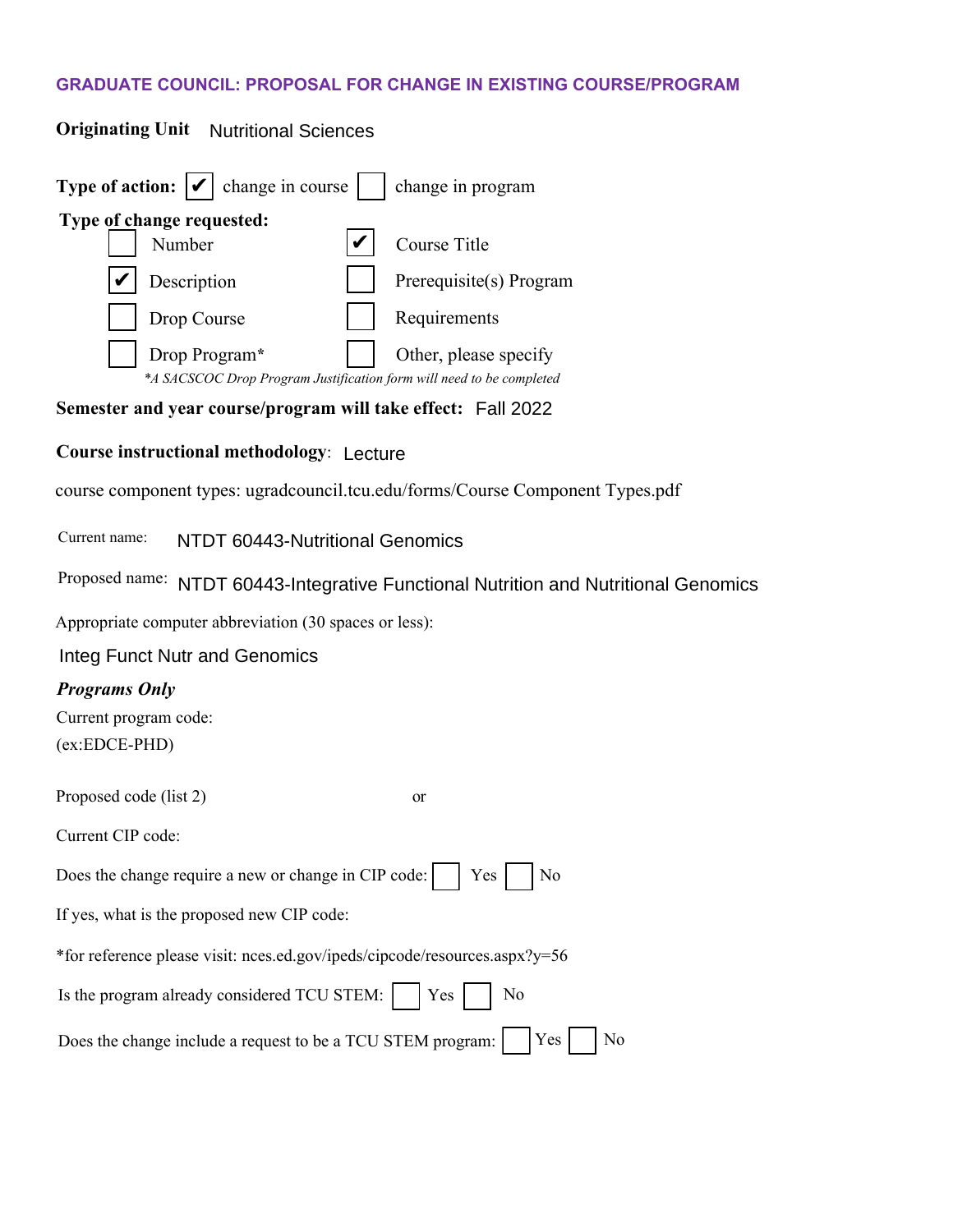**Description of change** (omit if dropping a course or program):

Broadening course title to better describe course content.

### **Present Catalog Copy**

NTDT 60443 Nutritional Genomics

Prerequisites: NTDT 55343, Biochemical, Physiological and Molecular Aspects of Human Nutrition. Graduate status in the Department of Nutritional Sciences MS in Dietetics. This course offers an advanced study of nutritional genomics, nutrigenomics, the effect of diet on gene expression, and how genetic differences affect nutrient uptake and metabolism. This course examines the impact of dietary regulation of gene function on human disease. Course provides graduate credit to students enrolled in the MS in Dietetics.

**Credits** 3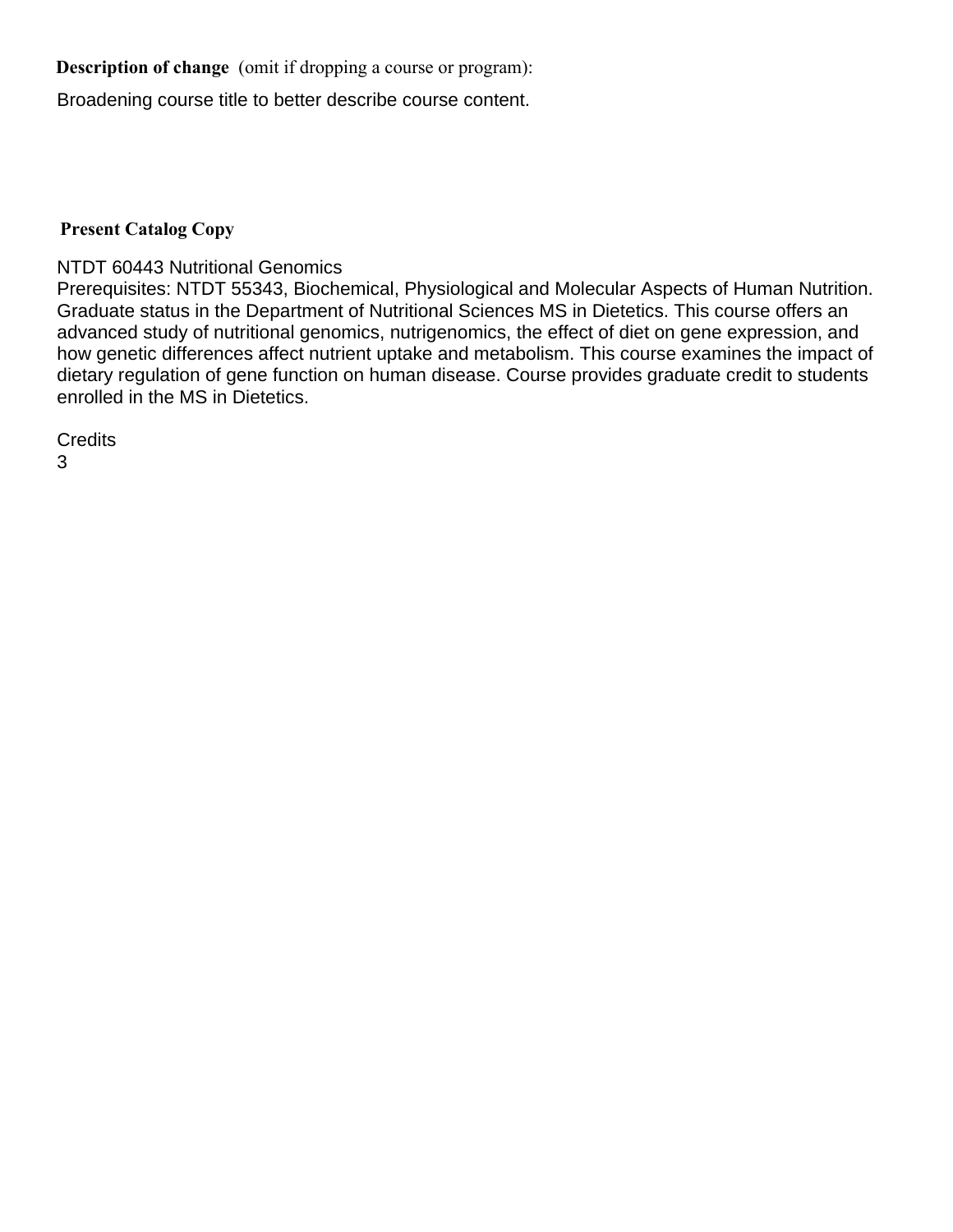### **Proposed Catalog Copy:**

NTDT 60443-Integrative Functional Nutrition and Nutritional Genomics

Prerequisites: NTDT 55343, Biochemical, Physiological and Molecular Aspects of Human Nutrition. Graduate status in the Department of Nutritional Sciences MS in Dietetics. This course offers an advanced study of integrative functional nutrition, nutritional genomics, nutrigenomics, the effect of diet on gene expression, and how genetic differences affect nutrient uptake and metabolism. This course examines the root causes for imbalance, while looking at environmental impact, genetic predisposition, physiological, and psychological factors for disease as well as the impact of dietary regulation of gene function on human disease. Course provides graduate credit to students enrolled in the MS in Dietetics.

**Credits** 

3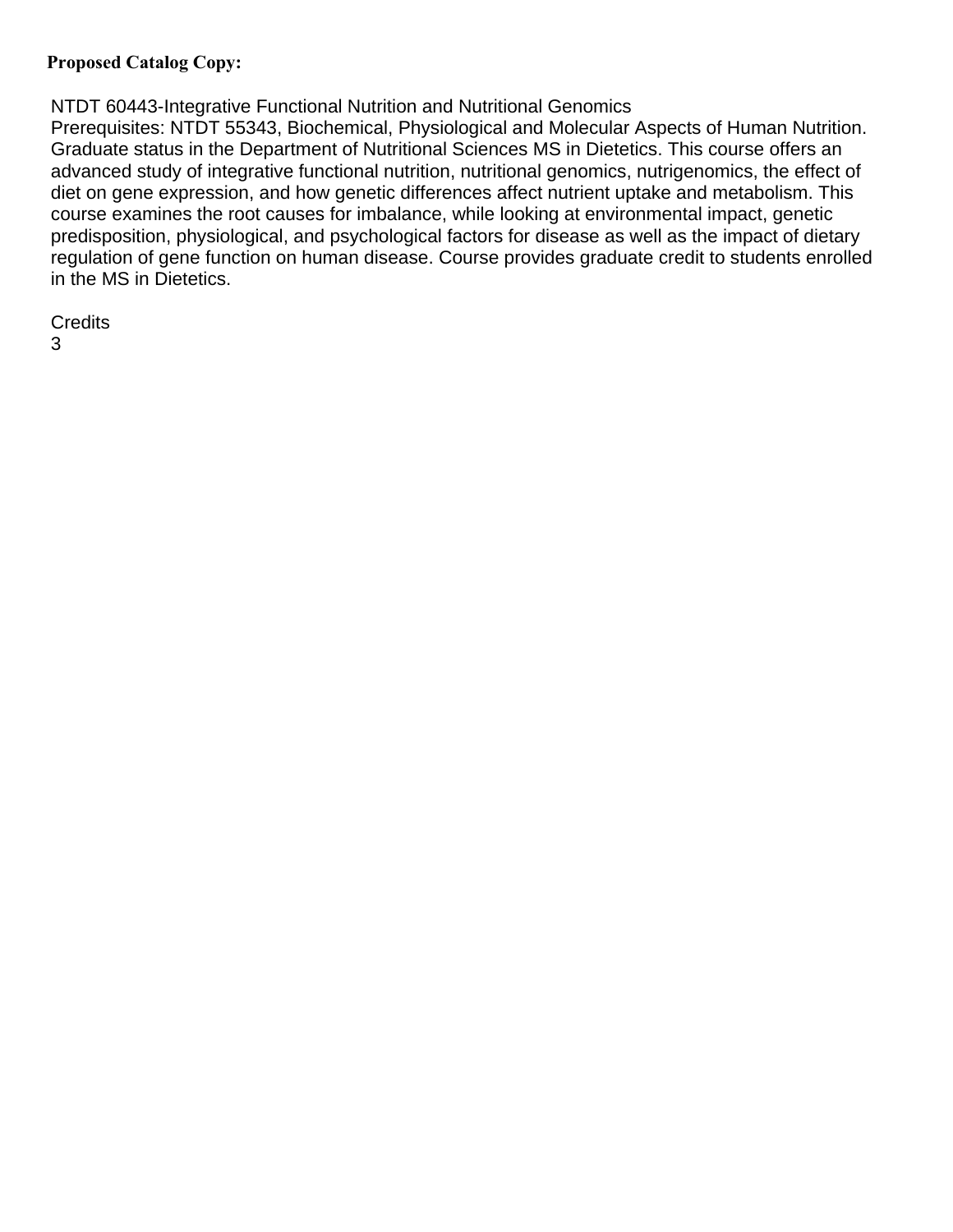### **Supporting evidence or justification**:

The change in the course name and course content reflects the new language in the standards from our accrediting body.

# **Explain how the change(s) will affect the current outcomes and assessment mechanisms?**

None. Students will already take NTDT 60443 as part of their degree plan effective Fall 2022.

### **Additional resources required**

- **Faculty:**  This does not require any change.
- **Space:**  This does not require any change.
- **Equipment:**  This does not require any change.
- **Library:**  This does not require any change.
- **Financial Aid:**  This does not require any change.
- **Other:**  N/A